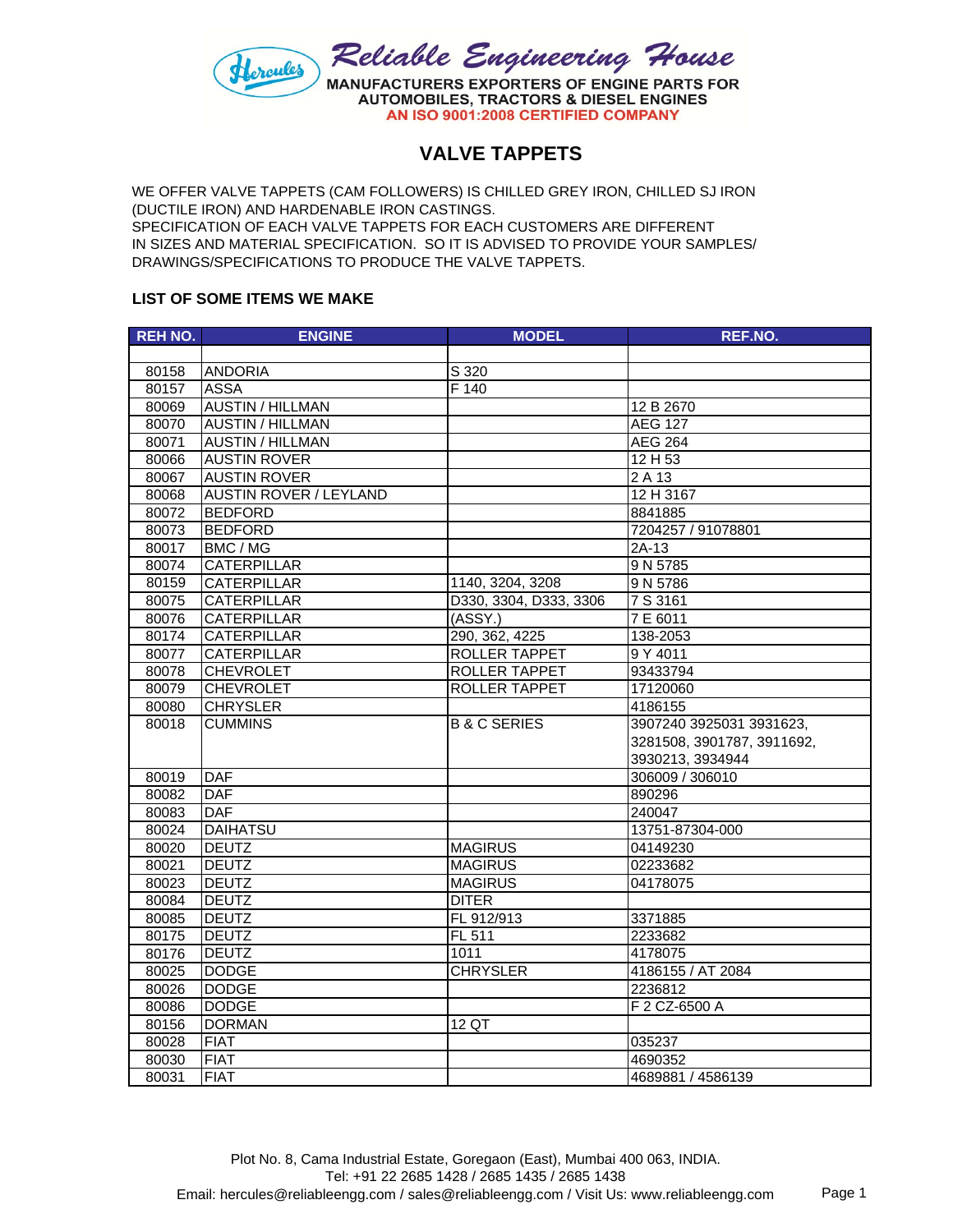

AN ISO 9001:2008 CERTIFIED COMPANY

| <b>REH NO.</b> | <b>ENGINE</b>             | <b>MODEL</b>        | REF.NO.                      |
|----------------|---------------------------|---------------------|------------------------------|
| 80032          | <b>FIAT</b>               |                     | 98471524                     |
| 80033          | <b>FIAT</b>               |                     | 4753580                      |
| 80161          | <b>FIAT</b>               |                     | 124                          |
| 80087          | <b>FIAT</b>               |                     | 127                          |
| 80088          | <b>FIAT</b>               | VASO GRANDE         |                              |
| 80089          | <b>FIAT</b>               | 124                 | 4109218                      |
| 80090          | <b>FIAT</b>               | 131                 | 5921764                      |
| 80005          | <b>FORD</b>               | 5000/6000/7000/2000 | C5NE 6500B, C7NN 6500B, C5NE |
|                |                           |                     | 6500C2, 81818724, 83946434,  |
|                |                           |                     | 83957729                     |
| 80035          | <b>FORD</b>               |                     | 826F 6500DAA                 |
| 80037          | <b>FORD</b>               |                     | 405203 V4                    |
| 80039          | <b>FORD</b>               |                     | E1 ADKN 6489                 |
| 80041          | <b>FORD</b>               | <b>ANADOL</b>       | 681F 6500AA                  |
| 80042          | <b>FORD</b>               | <b>ANADOL</b>       | 711F 6500CA                  |
| 80093          | <b>FORD</b>               |                     | 2724 E 6500 D                |
| 80094          | <b>FORD</b>               |                     | 715 E 6500 AAA               |
| 80095          | <b>FORD</b>               |                     | 2701 E 6489 C                |
| 80096          | <b>FORD</b>               |                     | 826 F 6500 DAC               |
| 80097          | <b>FORD</b>               |                     | 11405223 R                   |
| 80098          | <b>FORD</b>               |                     | 84 FM 6500 BIB / 6136467     |
| 80100          | <b>FORD</b>               | <b>SCREW TAPPET</b> | A 0 NN 6500 A                |
| 80101          | <b>FORD</b>               | <b>HYDRAULIC</b>    | F 32 Z 6 C 501 A             |
| 80102          | <b>FORD</b>               | <b>HYDRAULIC</b>    | 5750692 / HT 2083 B / VL 9   |
| 80103          | <b>FORD</b>               | ROLLER TAPPET       | E 9 SE-6500 - A              |
| 80177          | FORD / NEW HOLLAND        | D4906               | 87803564                     |
| 80178          | FORD / NEW HOLLAND        | 3803, 4030, 4230    | 4689881, 98471524            |
| 80104          | <b>FORDSON MAJOR</b>      |                     | 286030                       |
| 80006          | <b>FORDSON MAJOR</b>      | T-50/T-70           |                              |
| 80163          | <b>FORDSON</b>            | <b>MAJOR</b>        | E1 ADKN 6489                 |
| 80105          | GM / DAEWOO               |                     | 5232720                      |
| 80106          | <b>HILLMAN</b>            |                     | 13065406                     |
| 80179          | <b>HINO</b>               | EK100               | 137511071                    |
| 80164          | <b>HOWO</b>               |                     |                              |
| 80107          | <b>IKARUS</b>             |                     | 51-04301-0007                |
| 80044          | <b>INTERNATIONAL</b>      |                     | 3055052-R1 / VT2505          |
| 80108          | <b>INTERNATIONAL</b>      | <b>NAVISTAR</b>     | 911776 R 3                   |
| 80109          | <b>INTERNATIONAL</b>      |                     | 1802340 C 1                  |
| 80110          | <b>JAGUAR</b>             |                     | C 44010                      |
|                | <b>JAGUAR</b>             |                     | C 7262                       |
| 80111          | <b>JAGUAR</b>             |                     | C 21435 507829               |
| 80112<br>80113 | <b>JOHN DEERE</b>         |                     | T 20073                      |
| 80046          | <b>KIA</b>                |                     | 00636-1243A                  |
| 80166          | <b>KOMATSU</b>            | 6D 155              |                              |
|                |                           |                     |                              |
| 80114          | LANDROVER                 | <b>TAPPET KIT</b>   | 517479 / R 60583             |
| 80115<br>80116 | LEYLAND<br><b>LEYLAND</b> |                     | 232821                       |
|                | <b>LEYLAND</b>            |                     | 10805957                     |
| 80117          |                           |                     | 2277751                      |
| 80118          | M.G.                      |                     | 12 H 1363                    |
| 80047          | <b>MAN</b>                | D-2555, D-2556      | 51.04301.0068                |
| 80048          | <b>MAN</b>                | D-2565/2566/2865    | 51.04301.0065                |
| 80049          | <b>MAN</b>                | D-0224, D-0824      | 51.04301.0089                |
| 80180          | <b>MAN</b>                | D2530               | 51043010079                  |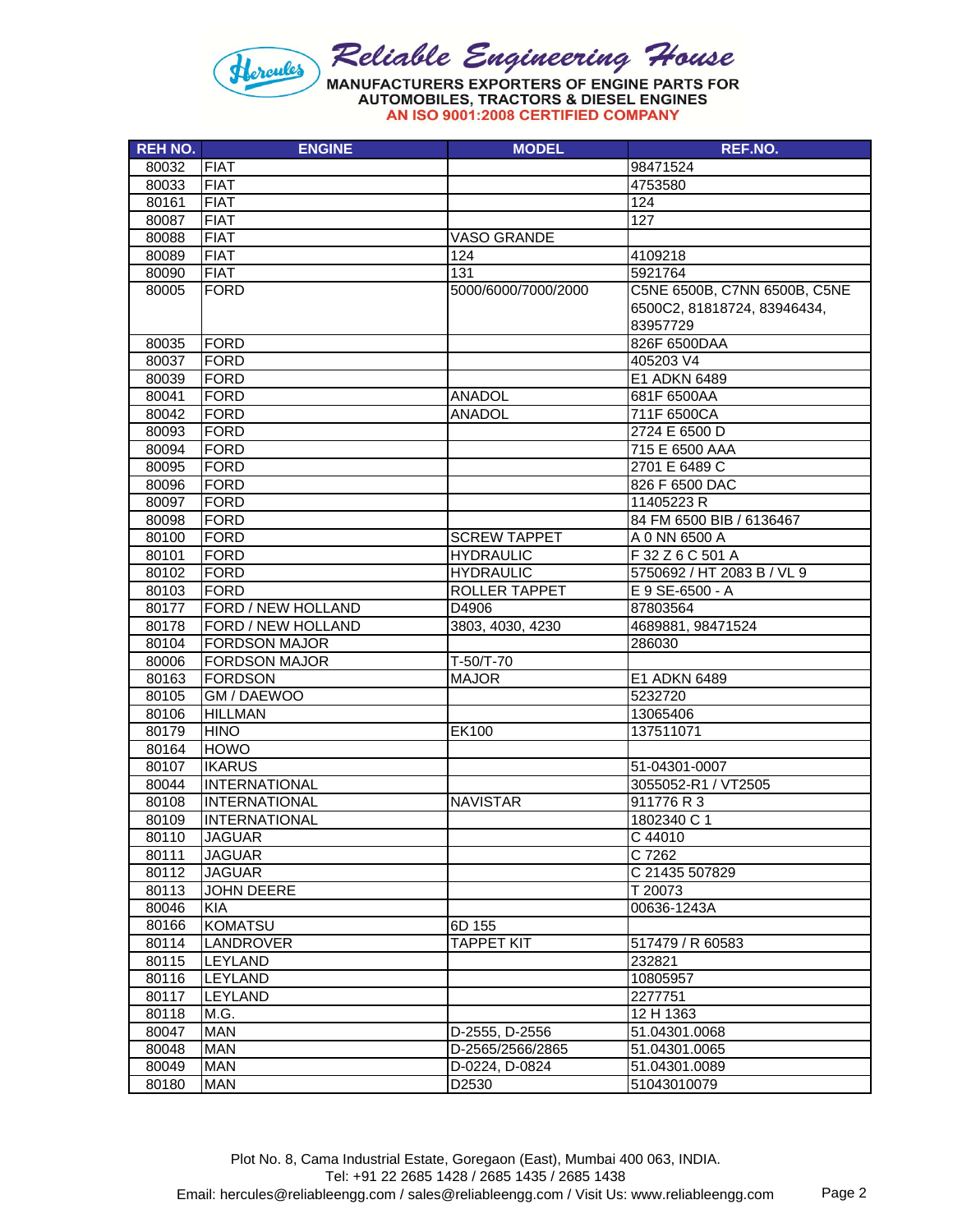

AN ISO 9001:2008 CERTIFIED COMPANY

| <b>REH NO.</b> | <b>ENGINE</b>          | <b>MODEL</b>            | REF.NO.                          |
|----------------|------------------------|-------------------------|----------------------------------|
| 80050          | <b>MAN</b>             |                         | 51.04301.0109 /<br>51.04301.0110 |
| 80052          | <b>MASSEY FERGUSON</b> |                         | 0860012                          |
| 80053          | <b>MASSEY FERGUSON</b> |                         | 3143 / 4163                      |
| 80051          | <b>MAZDA</b>           |                         | 0552-12-0218                     |
| 80125          | <b>MERCEDES</b>        | OM-352 / 366            | 312 0540 501 / 352 0547 001      |
| 80057          | <b>MERCEDES</b>        | OM-355                  | 346.054.0201 355.054.0101        |
|                |                        |                         | 345.054.7001                     |
| 80127          | <b>MERCEDES</b>        | OM-402/403/409/449/     | 403 054 1801, 403 054 0201, 403  |
|                |                        | 421/424                 | 054 0901,                        |
| 80122          | <b>MERCEDES</b>        | OM-422                  | 422 050 0325, 476 050 0025, 403  |
|                |                        |                         | 050 0325, 403 054 2001, 403 054  |
|                |                        |                         | 1901                             |
| 80124          | <b>MERCEDES</b>        | OM-300/302/360-A        | 327 054 0101                     |
| 80181          | <b>MERCEDES</b>        | OM-510                  | 510 4301 0089                    |
| 80182          | <b>MERCEDES</b>        | OM-510                  | 510 4301 0065                    |
| 80183          | <b>MERCEDES</b>        | OM-510                  | 510 4301 0068                    |
| 80184          | <b>MERCEDES</b>        | OM-906, 904             | 906 053 0529,906 0530 130, 906   |
|                |                        |                         | 053 0629                         |
| 80058          | <b>MERCEDES</b>        |                         | 476.050.0025 422.050.0325        |
| 80119          | <b>MERCEDES</b>        |                         | 479031                           |
| 80123          | <b>MERCEDES</b>        | ROLLER TAPPET           | DB 5410500722                    |
| 80128          | <b>NISSAN</b>          |                         | 13231 V 5004                     |
| 80059          | <b>PAYKAN</b>          |                         |                                  |
| 80016          | <b>PERKINS</b>         |                         | 3142U991                         |
| 80129          | <b>PERKINS</b>         | 4.107 / 4.108           | 31434152 / 0860015               |
| 80130          | <b>PERKINS</b>         | 3.152 / 4.192 / 4.203   | 860012                           |
| 80131          | <b>PERKINS</b>         | 4.212/4.236/4.248/6.354 | 31434163 / 740671 M1             |
| 80171          | <b>PERKINS</b>         | <b>PHASER</b>           | <b>BUDSON FOTON</b>              |
| 80009          | PEUGEOT                | 405                     | <b>IRAN</b>                      |
| 80132          | <b>PEUGEOT</b>         |                         | 942-13                           |
| 80133          | <b>RELIANT</b>         |                         | 28517                            |
| 80061          | <b>RENAULT</b>         |                         | 7700690122                       |
| 80062          | <b>RENAULT</b>         |                         | 5010330423                       |
| 80134          | <b>RENAULT</b>         | 12                      | 7700690122                       |
| 80136          | <b>RENAULT</b>         | R9 PETROL               | 7700100938                       |
| 80135          | <b>RENAULT</b>         | R9 DIESEL               | 7700716248                       |
| 80013          | <b>SCANIA</b>          | <b>DS-11</b>            |                                  |
| 80137          | <b>SCANIA</b>          | DS 8/10/11/14           | 131105 / 1116635                 |
| 80063          | <b>STEYR</b>           |                         | 609.05.0002                      |
| 80138          | TATA / MERCEDES        |                         | 1612 / 1516                      |
| 80139          | <b>TATA / MERCEDES</b> |                         | 1210                             |
| 80011          | <b>TOYOTA</b>          | 3ZZ                     |                                  |
| 80012          | <b>TOYOTA</b>          | <b>MIGHTY</b>           |                                  |
| 80140          | <b>TOYOTA</b>          |                         | 1375161010                       |
| 80141          | <b>TOYOTA</b>          |                         | 1375161020                       |
| 80142          | <b>TOYOTA</b>          |                         | 1375116010                       |
| 80143          | <b>TOYOTA</b>          |                         | 1357131020                       |
| 80144          | <b>TOYOTA</b>          |                         | 1375116010 / DANA 2131736        |
| 80145          | <b>TOYOTA</b>          |                         | 13751-64011                      |
| 80146          | <b>TOYOTA</b>          | <b>HYDRAULIC</b>        | 13750-70010 / HT 6004 / VL019    |
| 80147          | <b>TRIUMPH</b>         |                         | 144343                           |
| 80148          | <b>TRIUMPH</b>         |                         | 57933 T                          |
| 80149          | <b>TRIUMPH</b>         |                         | 143552                           |